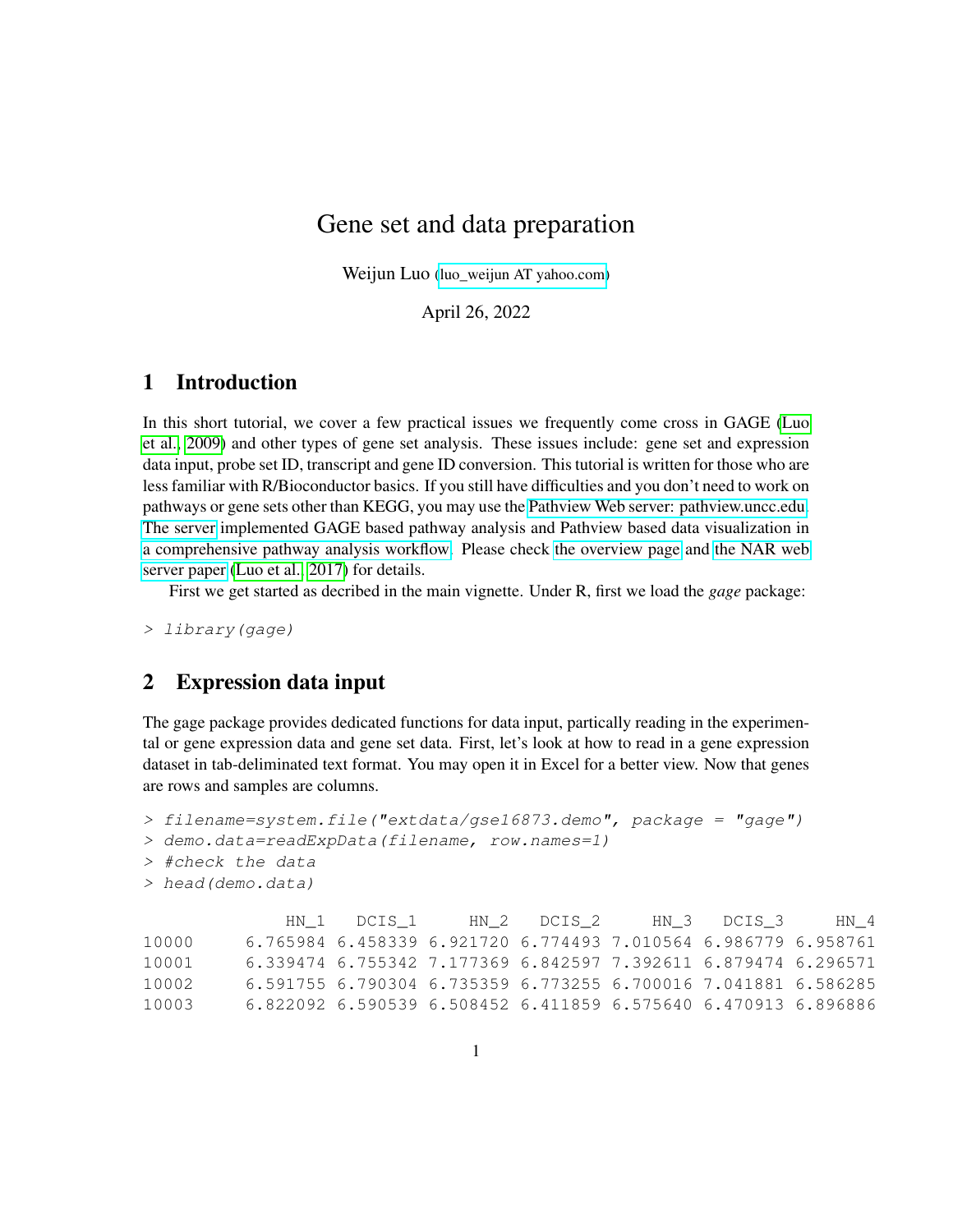100048912 7.356051 7.311144 7.385513 7.333481 7.392233 7.428623 7.314579 10004 6.941935 6.854373 6.883973 6.833695 6.855043 6.856864 7.021072 DCIS 4 HN 5 DCIS 5 HN 6 DCIS 6 10000 6.888199 6.949912 6.948589 7.220427 7.070159 10001 6.130034 7.831222 7.942344 7.665248 7.799255 10002 6.501011 6.884931 7.652490 7.342505 7.500791 10003 6.848872 6.615143 6.407087 6.618174 6.651619 100048912 7.362658 7.370044 7.397249 7.383196 7.437643 10004 7.051310 6.767242 6.775276 6.873855 6.805247

> str(demo.data)

```
'data.frame': 100 obs. of 12 variables:
$ HN 1 : num 6.77 6.34 6.59 6.82 7.36 ...
$ DCIS 1: num 6.46 6.76 6.79 6.59 7.31 ...
$ HN_2 : num 6.92 7.18 6.74 6.51 7.39 ...
$ DCIS 2: num 6.77 6.84 6.77 6.41 7.33 ...
$ HN 3 : num 7.01 7.39 6.7 6.58 7.39 ...
$ DCIS 3: num 6.99 6.88 7.04 6.47 7.43 ...
$ HN_4 : num 6.96 6.3 6.59 6.9 7.31 ...
$ DCIS 4: num 6.89 6.13 6.5 6.85 7.36 ...
$ HN_5 : num 6.95 7.83 6.88 6.62 7.37 ...
$ DCIS_5: num 6.95 7.94 7.65 6.41 7.4 ...
$ HN_6 : num 7.22 7.67 7.34 6.62 7.38 ...
$ DCIS_6: num 7.07 7.8 7.5 6.65 7.44 ...
```

```
> #convert the data.frame into a matrix as to speed up the computing
> demo.data=as.matrix(demo.data)
> str(demo.data)
num [1:100, 1:12] 6.77 6.34 6.59 6.82 7.36 ...
```

```
- attr(\star, "dimnames")=List of 2
 ..$ : chr [1:100] "10000" "10001" "10002" "10003" ...
 ..$ : chr [1:12] "HN_1" "DCIS_1" "HN_2" "DCIS_2" ...
```
Then it is ready for running GAGE analysis on demo.data. Please check the main vignette: Generally Applicable Gene-set/Pathway Analysis, for details. Please do not actually run GAGE analysis on demo.data as it only has 100 genes, too few for any meaningful analysis.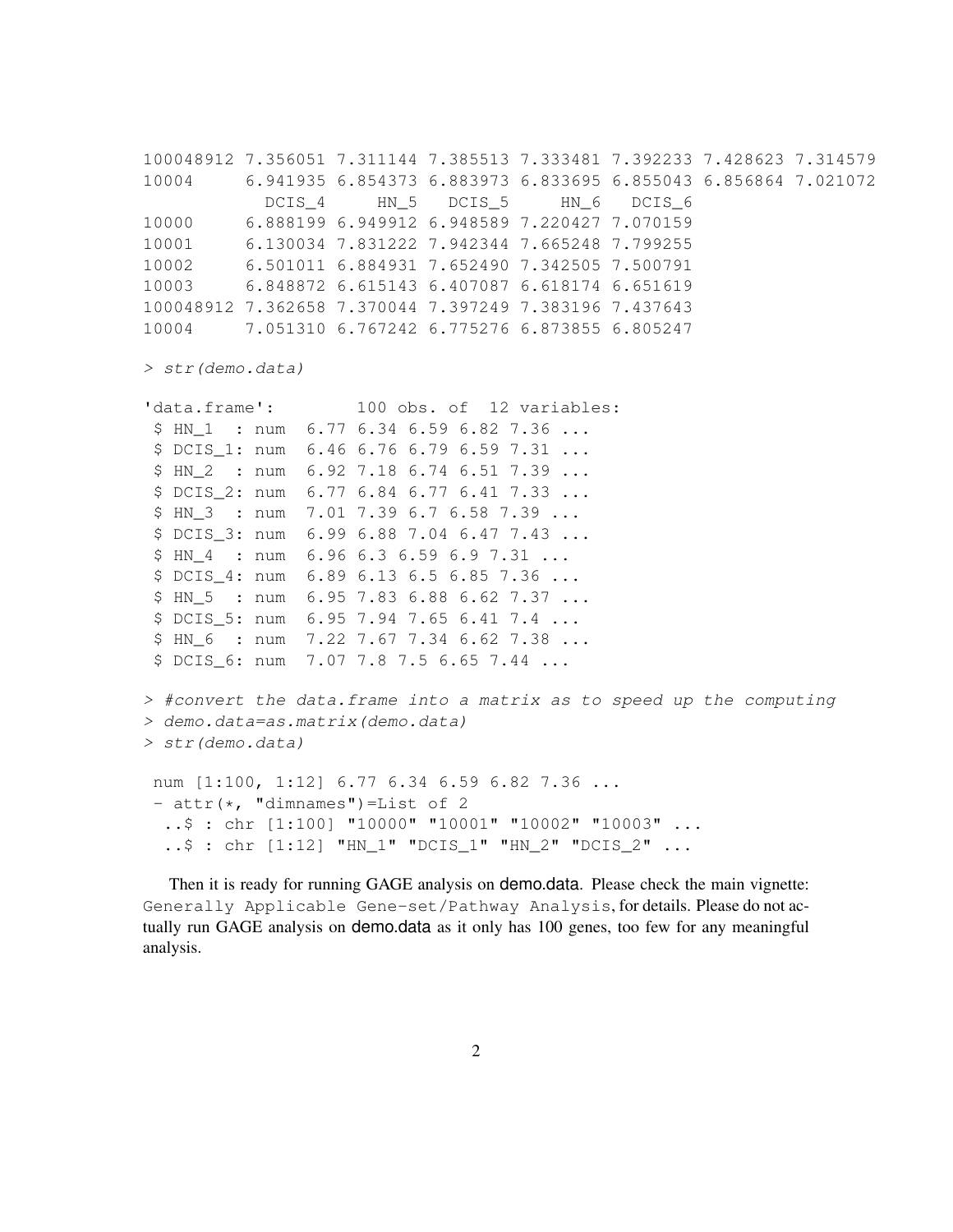# 3 Gene set data input

We may download gene set definitation from third-party databases like MSigDB in "GMT" format, or we may prepare our own gene set data in that format. Please check file "c2.demo.gmt" in the "extdata" folder for details. We may read in such gene set data using readList function. You may also modify the function to accomodate your own gene set data format.

```
> #an example GMT gene set data derived from MSigDB data
> filename=system.file("extdata/c2.demo.gmt", package = "gage")
> demo.gs=readList(filename)
$`3AB_GAMMA_DN`
> demo.gs[1:3]
[1] "ANXA3" "BNIP2" "COLQ" "CSAD" "CSNK1A1" "DDX3Y"
[7] "DPAGT1" "FEN1" "LOC653689" "MED31" "NAT12" "PTK9L"
[13] "THOC4"
$`4NQO_ESR_OLD_UNREG`
[1] "EIF3S6IP" "FLOT1" "GNPNAT1" "HGF" "LCK" "NDRG1"
[7] "SLC18A2" "SOX9" "SYK" "TAF1C" "TP53I11"
$`4NQO_ESR_WS_UNREG`
[1] "ARPC1B" "ATP5I" "CEPT1" "CNKSR1" "COL17A1" "CTCF"
[7] "CTGF" "FLOT1" "FUT4" "GABBR1" "GALNT2" "GNPNAT1"
[13] "HADH2" "HGF" "HLA-DQA1" "HNRPC" "ITGB8" "KIAA0146"
[19] "LCK" "LRRFIP2" "NDRG1" "PDCD5" "PRDX4" "RHOB"
[25] "SGCB" "SGPL1" "SOX7" "SOX9" "SYK" "TAF1C"
[31] "TP53I11" "TTC19" "TXNRD2" "UGCG" "USP1" "ZNF507"
> #to use these gene sets with gse16873, need to convert the gene symbols
> #to Entrez IDs first
> data(egSymb)
> demo.gs.sym<-lapply(demo.gs, sym2eg)
$`3AB_GAMMA_DN`
> demo.gs.sym[1:3]
[1] "306" "663" "8292" "51380" "1452" "8653" "1798" "2237"
[9] NA "51003" "122830" NA "10189"
$`4NQO_ESR_OLD_UNREG`
[1] NA "10211" "64841" "3082" "3932" "10397" "6571" "6662" "6850"
[10] "9013" "9537"
```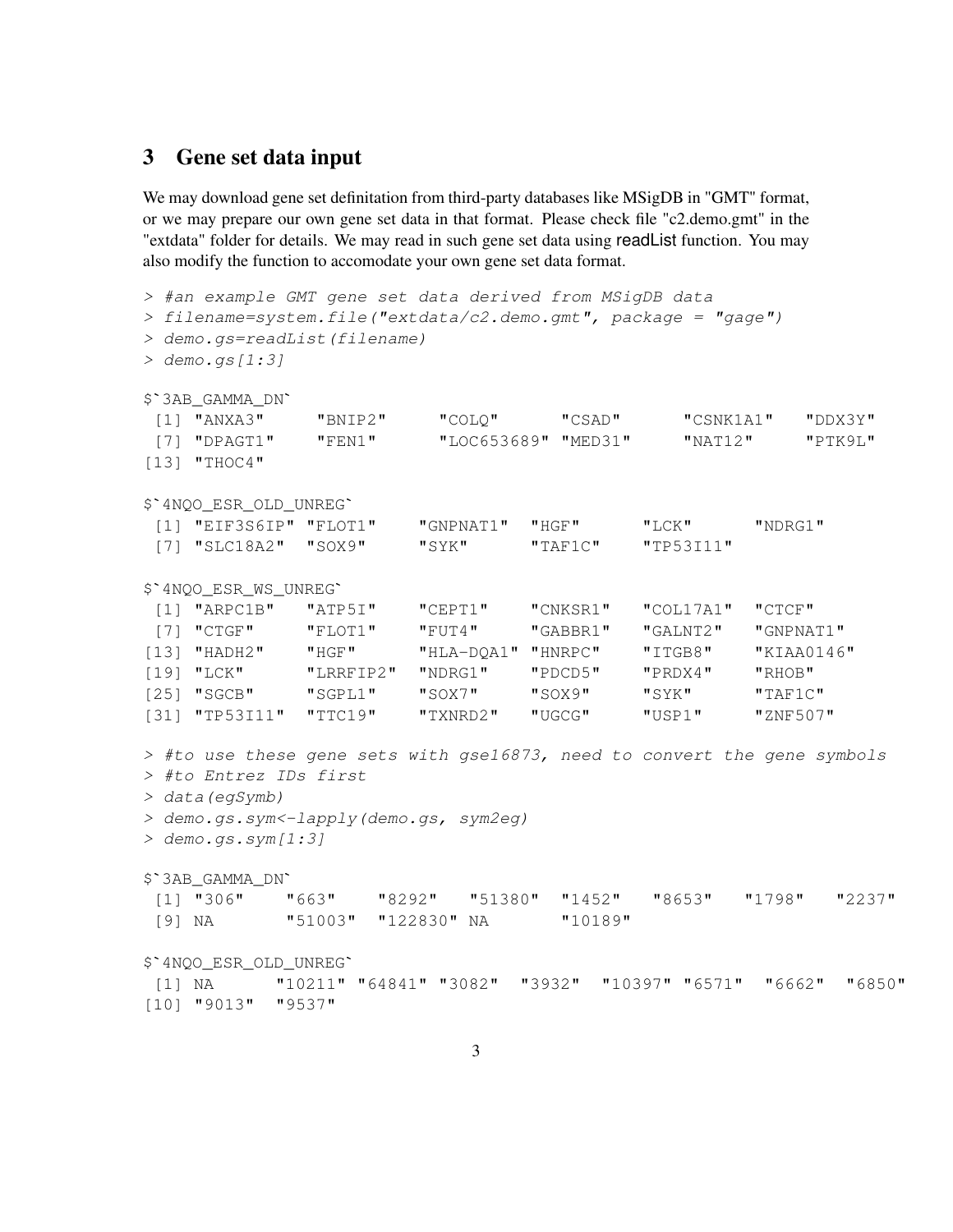\$`4NQO\_ESR\_WS\_UNREG`

| [1] "10095" "521"             |  |                  | "10390" "10256" "1308" "10664" "1490" "10211" "2526"                   |                |  |
|-------------------------------|--|------------------|------------------------------------------------------------------------|----------------|--|
| [10] "2550" "2590" "64841" NA |  | "3082" "3117" NA |                                                                        | "3696" "23514" |  |
|                               |  |                  | [19] "3932" "9209" "10397" "9141" "10549" "388" "6443" "8879" "83595"  |                |  |
|                               |  |                  | [28] "6662" "6850" "9013" "9537" "54902" "10587" "7357" "7398" "22847" |                |  |

#### 4 Probe set ID conversion

Gene set or pathway analysis requires that gene sets and expression data use the same type of gene ID (Entrez Gene ID, Gene symbol or probe set ID etc). However, this is frequently not true for the data we have. For example, our gene sets mostly use Entrez Gene ID, but microarray datasets are frequently labeled by probe set ID (or RefSeq transcript ID etc). Therefore, we need to convert or map the probe set IDs to Entrez gene ID. The support data package *gageData* (the latest version:  $>= 2.0.0$ )provides a example microarray dataset with Affymetrix probe set IDs (labels with  $\pm 1$ ) suffix), which are seen in most Afymetrix microarray datasets. From GEO GSE16873 record page or the CEL data file, we know that it uses Affymetrix Human Genome U133A Array. We need to use the corresponding Bioconductor annotation package, hgu133a.db. Of course, you need to have that installed first.

```
> library(gageData)
> data(gse16873.affyid)
> affyid=rownames(gse16873.affyid)
> library(hgu133a.db)
> egids2=hgu133aENTREZID[affyid]
> annots=toTable(egids2)
> str(annots)
'data.frame': 19611 obs. of 2 variables:
$ probe_id: chr "1053_at" "117_at" "121_at" "1255_g_at" ...
$ gene_id : chr "5982" "3310" "7849" "2978" ...
> gse16873.affyid=gse16873.affyid[annots$probe_id,]
> #if multiple probe sets map to a gene, select the one with maximal IQR
> iqrs=apply(gse16873.affyid, 1, IQR)
> sel.rn=tapply(1:nrow(annots), annots$gene_id, function(x){
+ x[which.max(iqrs[x])]
+ } }
> gse16873.egid=gse16873.affyid[sel.rn,]
> rownames(gse16873.egid)=names(sel.rn)
> cn=colnames(gse16873.egid)
```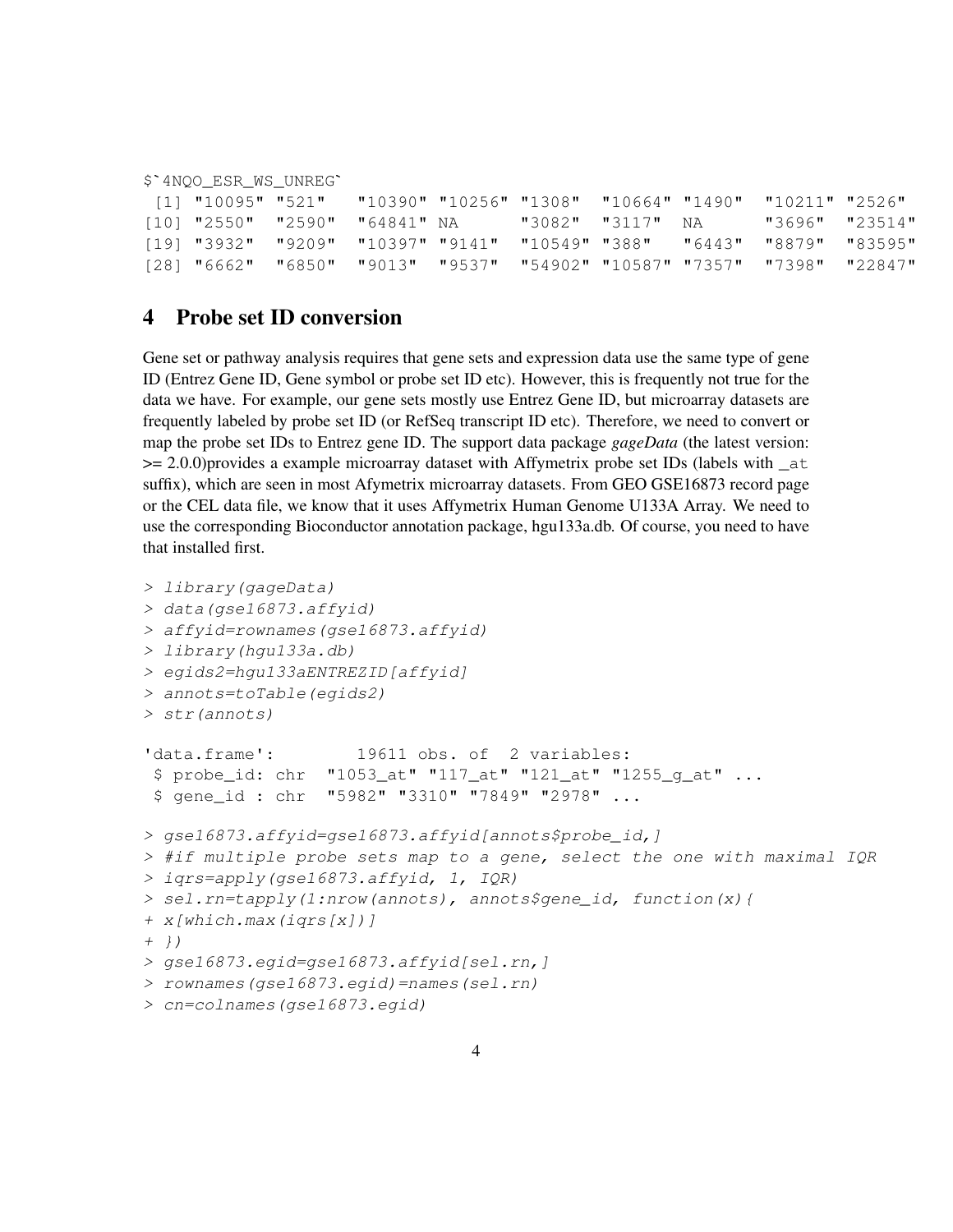```
> hn=grep('HN',cn, ignore.case =T)
> dcis=grep('DCIS',cn, ignore.case =T)
> data(kegg.gs)
> gse16873.kegg.p.affy <- gage(gse16873.egid, gsets = kegg.gs,
+ ref = hn, samp = dcis)
> #result should be similar to that of using gse16873
```
# 5 gene or transcript ID conversion

Frequently, we need to convert other types of gene/transcript IDs to Entrez Gene ID or the reverse. The *gage* package provides functions eg2sym and sym2eg for such ID conversions on human genes, which uses a integrated ID mapping matrix, to access it do: data(egSymb); head(egSymb). The *pathview* package [\(Luo and Brouwer, 2013\)](#page-5-2) provides two more comprehensive functions: eg2id and id2eg, which make use of the Bioconductor gene annotation packages or similar custom annotation pakages. These functions not only cover the latest gene annotations but also convert gene IDs for many common model organisms, for a list of model organisms and corresponding Bioconductor gene annotation packages, check data(bods) as below. These functions derive a ID mapping matrix, which then can be used to map the data in a seperate step because multiple transcript ID may map to the same Entrez Gene ID.

```
> library(pathview)
```

```
> data(bods)
```

```
> print(bods)
```

|                    | package                    | species               | kegg code id.type |          |
|--------------------|----------------------------|-----------------------|-------------------|----------|
| $\lceil 1, \rceil$ | "org.Ag.eg.db"             | "Anopheles"           | "aga"             | "eq"     |
| $\lceil 2$ , 1     | "org.At.tair.db"           | "Arabidopsis"         | "ath"             | "tair"   |
| [3,]               | "org.Bt.eg.db"             | "Bovine"              | "bta"             | "eq"     |
| [4,]               | "org.Ce.eg.db"             | "Worm"                | $"$ cel"          | "eq"     |
|                    | $[5,]$ "org. Cf.eg.db"     | "Canine"              | $"$ cfa $"$       | "eq"     |
| [6, 1]             | "org.Dm.eg.db"             | "Fly"                 | $"$ dme $"$       | "eq"     |
|                    | $[7,]$ "org. Dr. eg. db"   | "Zebrafish"           | "dre"             | "eg"     |
|                    | $[8,]$ "org.EcK12.eg.db"   | "E coli strain K12"   | "eco"             | "eq"     |
|                    | [9,] "org.EcSakai.eg.db"   | "E coli strain Sakai" | "ecs"             | "eq"     |
| [10,]              | "org.Gg.eg.db"             | "Chicken"             | "gga"             | "eq"     |
|                    | $[11,]$ "org. Hs.eg.db"    | "Human"               | "hsa"             | "eq"     |
|                    | $[12,]$ "org. Mm. eq. db"  | "Mouse"               | "mmu"             | "eq"     |
|                    | $[13,]$ "org. Mmu.eg.db"   | "Rhesus"              | $"$ mcc $"$       | "eq"     |
|                    | [14,] "org. Pf. plasmo.db" | "Malaria"             | "pfa"             | $"$ orf" |
|                    | $[15,]$ "org. Pt.eg.db"    | "Chimp"               | "ptr"             | "eq"     |
|                    | $[16,]$ "org. Rn. eq. db"  | "Rat"                 | "rno"             | "eq"     |